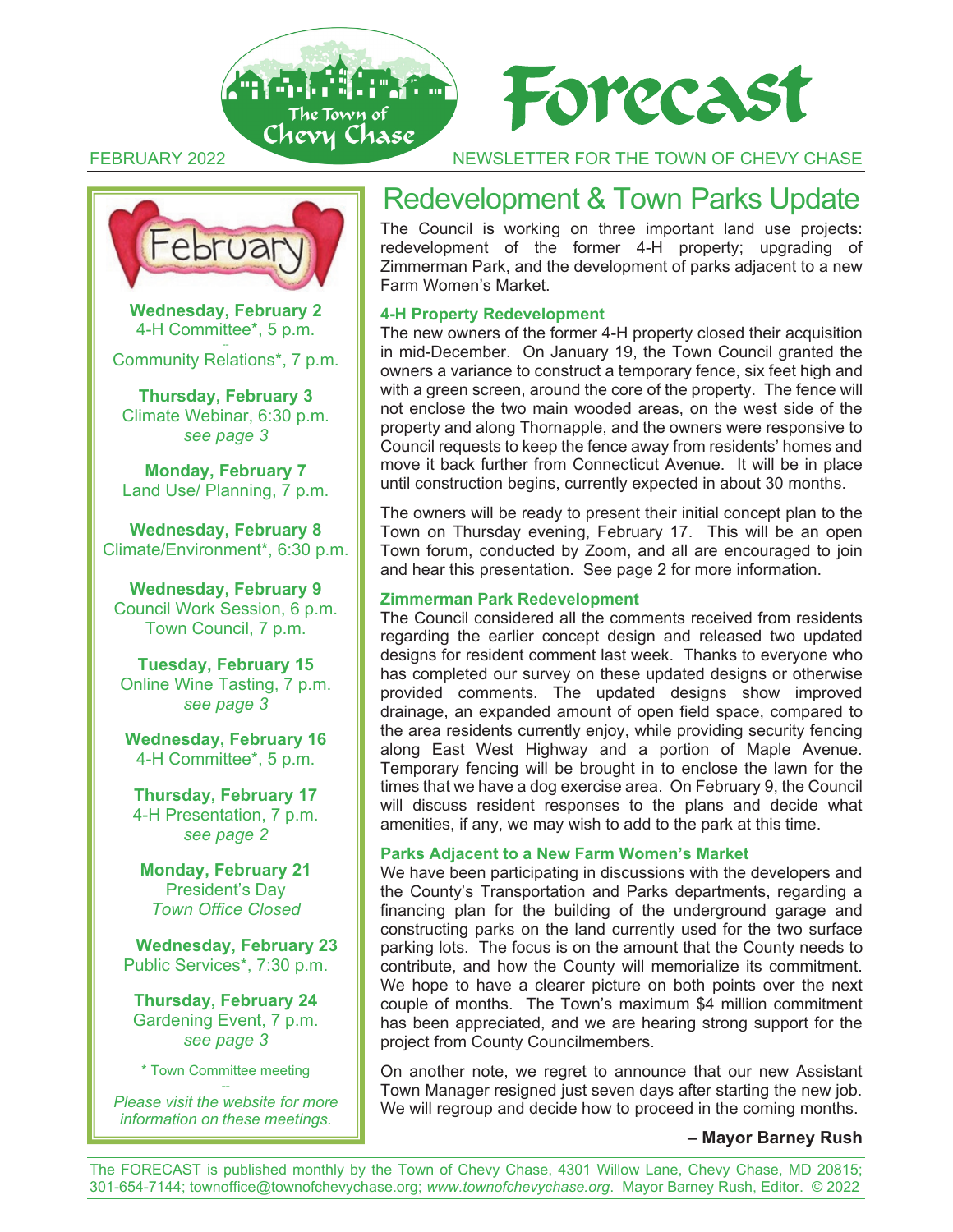# NEWS & NOTES

# 4-H Property Owners to Present Redevelopment Plan

On February 17 at 7 p.m. via Zoom, the new owners of the 4-H property, Galerie Living and Community Three, will present to the Town an initial concept plan for redevelopment of the property. The owners spent most of January refining the concept plan, taking into consideration the Town's September letter that outlines the Town's key interests in the redevelopment. Information on how to join the February 17 meeting is posted on the Town website. There will be a moderated resident Q&A session that evening following presentation of the concept plan. We encourage all residents to listen and participate as we learn more about the redevelopment.

# Council to Discuss Zimmerman Park Plans and Survey

On February 9 at 6 p.m. via Zoom, the Town Council will hold a work session to discuss the latest concept plans for the redevelopment of Zimmerman Park and the results of a community survey about the plans and park amenities. Although the survey ended on January 31, residents are encouraged to continue to submit comments on the plans, which are posted on the Town website.

# Council Lowers Town Voting Age to Sixteen

On January 12, following a public hearing, the Town Council voted 4-1, with Mayor Rush opposed, to lower the Town voting age to 16 for residents who wish to participate in Town elections. Mayor Rush stated his preference to permit voting by residents who turn 18 by the November election date used for state and federal elections. The charter amendment implementing this change will become effective 50 days after adoption (or March 3, 2022), barring any voter petition requiring a referendum.

## Council Approves Removing Entry Restriction at Maple/Aspen

On January 19, the Town Council approved removing the entry restriction on northbound Maple Avenue at Aspen Street. This signage change, which was subject to a public hearing on January 12, will allow traffic to exit onto East West Highway via Maple Avenue instead of via Aspen Street, Chatham Road and Meadow Lane from 4 to 6 p.m. Monday thru Friday. The Council agreed to several conditions related to its decision, including the possible installation of a flashing LED Stop sign on northbound Maple Avenue at Aspen Street (pending staff determination of feasibility since the power source is solar); installation of a previously approved speed hump between Aspen Street and Blackthorn Street prior to the signage change; agreement to hold a public hearing on the installation of a Stop sign on northbound Maple Avenue at Blackthorn Street; and undertaking a traffic speed and volume study at this location one year following the signage change.

# Gas-Powered Leaf Blowers Banned January 1-October 14

Residents are reminded that, effective January 1, 2022, the use of gas-powered blowers is prohibited from January 1 through October 14. The Town Council approved this ban in response to resident concerns about noise and other impacts of this type of landscaping equipment. The regulations exempt gas-powered snow blowers and sprayers. Montgomery County noise regulations also remain in effect in the Town. In February and March, the Town 's Climate and Environment Committee will undertake a community awareness campaign about the ban. The campaign will include community listserv and email messaging; door-to-door distribution of placards with information about the ban; lawn signs; and outreach to landscapers who work in the Town.

## Free COVID-19 Test Kits and Masks

Residents can get free, rapid at-home COVID-19 test kits and N95 masks at 19 Montgomery County Public Libraries (MCPL). More information is available on the County's COVID-19 testing page at www.MoCoCOVIDtesting.org. The Federal Government also provides free, rapid at-home COVID-19 test kits. To order these test kits, please visit https://www.covidtests.gov.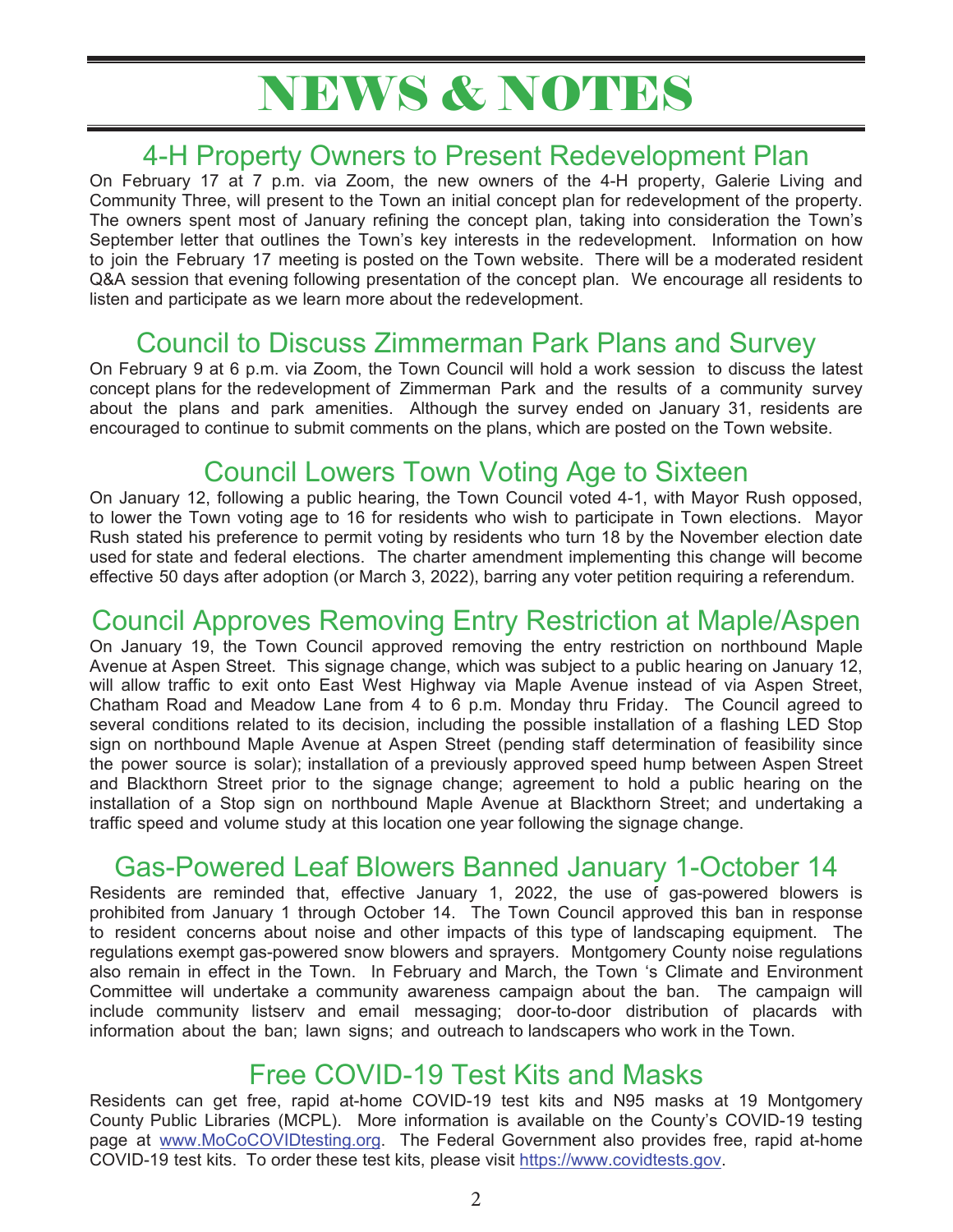# SPECIAL EVENTS

# Green Town Series Zoom Webinar

## MD Climate Crisis and Environmental Justice Act, Thursday, February 3, 6:30-8 p.m.

The Climate & Environment Committee is hosting a Zoom webinar to provide Town residents and other nearby communities and organizations with information about the Maryland Climate Crisis and Environmental Justice Act, a bill that has been pre-filed for the 2022 Maryland legislative session. Representatives from Climate XChange will update us on this important bill. The Act plans for our already changing climate by placing an incrementally rising fee on fossil fuel to send a market signal to businesses; reduce pollution; create revenue for vulnerable populations; and build the infrastructure we need for a new green economy across the state including in our County and Town. Please use this link to register: https://us02web.zoom.us/webinar/register/WN\_8rYrzt4AQ1yazeAOzVGPtw.

*The following events and projects are sponsored by the Town's Community Relations Committee* 

## Join Your Neighbors for an Online Wine Tasting Tuesday, February 15, 7 p.m. via Zoom,

This time, we are taking a warm escape to the Southern Hemisphere with the Wines of Argentina. Amanda Page, a certified wine and spirits expert, will guide you through a fun, educational tour of what makes Argentina so unique, with its climate and elevation, while you sip on two classic wines. The program will last approximately one hour, including time for questions. Please RSVP to townoffice@townofchevychase.org for details regarding the wine, discount code for Magruder's, and the Zoom link. No purchase is necessary to participate in this event.

## Favorite Plants for Challenging Situations Thursday, February 24, 7-8 p.m. via Zoom

Mark your calendar for another informative talk by Edamarie Mattei, owner and founder of Backyard Bounty. It's safe to say that we all have challenging garden situations, such as too much or too little sun, sloping yards, and drainage issues. Here's our chance to learn what to plant and how to deal with these and other issues. RSVP to townoffice@townofchevychase.org to receive your Zoom link.

# Cooking During COVID

## *Calling all cooks and everyone interested in food, including illustrators, writers, and poets*

The Town's Community Relations Committee is compiling an online compendium of recipes and foodrelated illustrations, poems, and essays inspired by life during COVID. What have you been cooking or learned to cook to boost your and your family's spirits during the pandemic? Old standards or new favorites? Have your habits around meals changed? We're especially interested in family recipes for comfort food, but illustrations, haikus, odes, and reflections (or ideas for take-out) are all encouraged. Entries from residents of all ages are welcomed. We're eager to hear from you soon so we can try to put something together by late spring. Please email entries to townoffice@townofchevychase.org.

# Winter Clothing Drive

February may have the warmth of Valentines, but the weather is mortally cold! Please donate clean, gently used or never used warm and/or waterproof winter wear to those in need. We send donations to Interfaith Works, which provides free clothing to thousands of needy Montgomery County families. The clothing box is on the front porch of Marjorie Shaw and Barney Rush, at 6917 Maple Avenue.

# TOCC Book Club Meets March 14

The Town Book Club will meet March 14 at 7 p.m. when we will discuss *Mrs. Lincoln's Dressmaker* by Jennifer Chiaverini, a historical novel on the remarkable friendship between Mary Todd Lincoln and her seamstress Elizabeth Keckley, a freed slave. More information will be in the March newsletter.